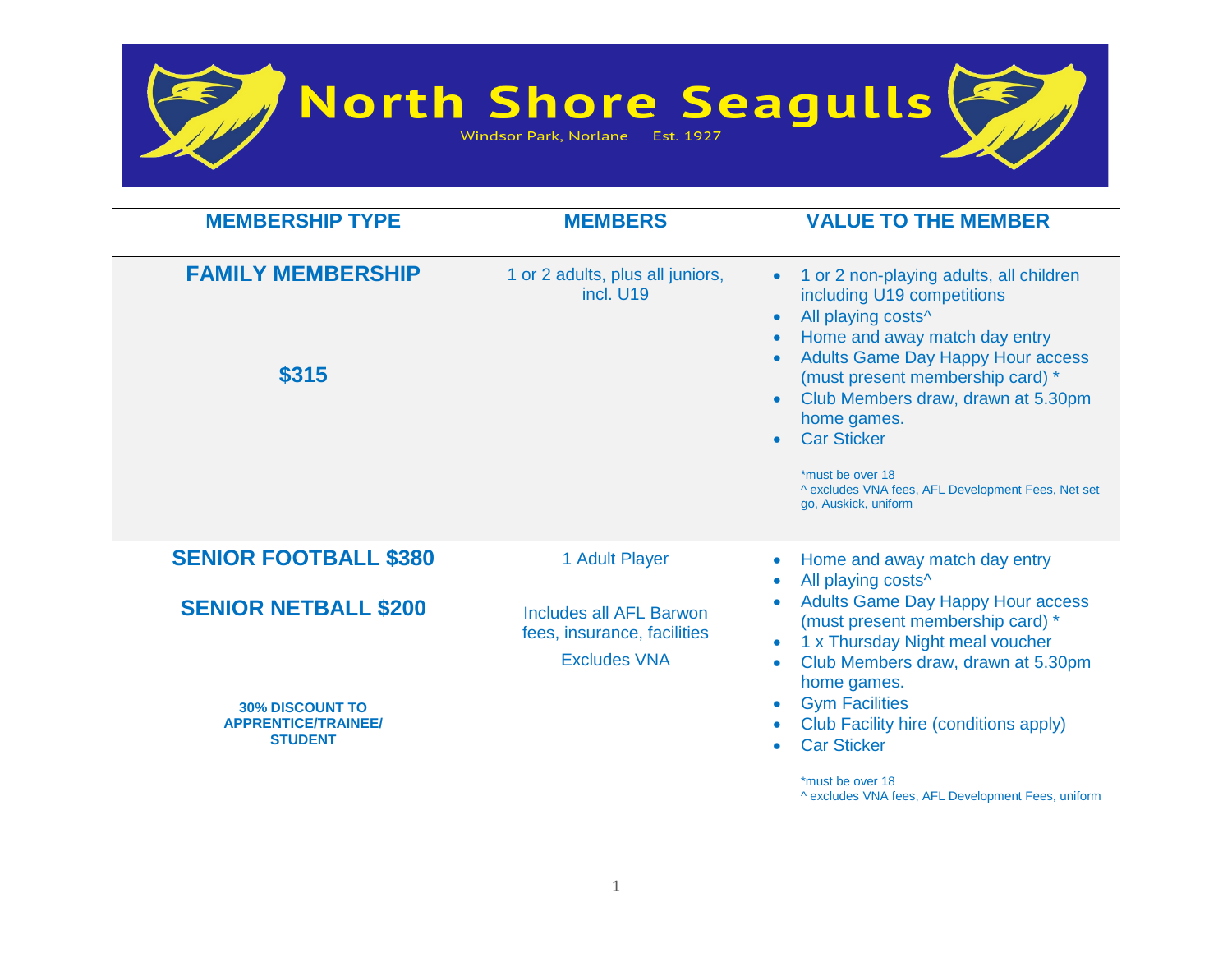

| <b>MEMBERSHIP TYPE</b>                                                                 | <b>MEMBERS</b>              | <b>VALUE TO THE MEMBER</b>                                                                                                                                                                                                                                                                                                                                                                                                                                                                                              |
|----------------------------------------------------------------------------------------|-----------------------------|-------------------------------------------------------------------------------------------------------------------------------------------------------------------------------------------------------------------------------------------------------------------------------------------------------------------------------------------------------------------------------------------------------------------------------------------------------------------------------------------------------------------------|
| <b>SUPPORTERS CLUBS</b>                                                                |                             |                                                                                                                                                                                                                                                                                                                                                                                                                                                                                                                         |
| <b>SILVER GULL</b><br>\$315                                                            | 1 Adult / 1 Partner         | Home and away match day entry<br><b>Adults Game Day Happy Hour access</b><br>(must present membership card) *<br>Early bird 10% function discount,<br>including presentation night<br>Club Members draw, drawn at 5.30pm<br>home games.<br>Exclusive access to President's half time<br>function (home games)<br>1 x Thursday Night meal voucher<br><b>Supporters Club yearly function</b><br>*must be over 18                                                                                                          |
| <b>NORTHERN LIGHTS/PLATINUM/</b><br><b>DIAMOND</b><br>\$1530<br><b>\$510 X 3 YEARS</b> | <b>One Adult/One Social</b> | Home and away match day entry<br>$\bullet$<br>Year 1 - Exclusive, personally<br>embroided Puffer Jacket (\$50 partner<br>extra Jacket)<br><b>Adults Game Day Happy Hour access</b><br>(must present membership card) *<br>Early bird 10% function discount,<br>including presentation night<br>1 x Thursday Night meal voucher<br>Club Members draw, drawn at 5.30pm<br>home games.<br>Exclusive access to President's half time<br>function (home games)<br><b>Supporters Club yearly function</b><br>*must be over 18 |